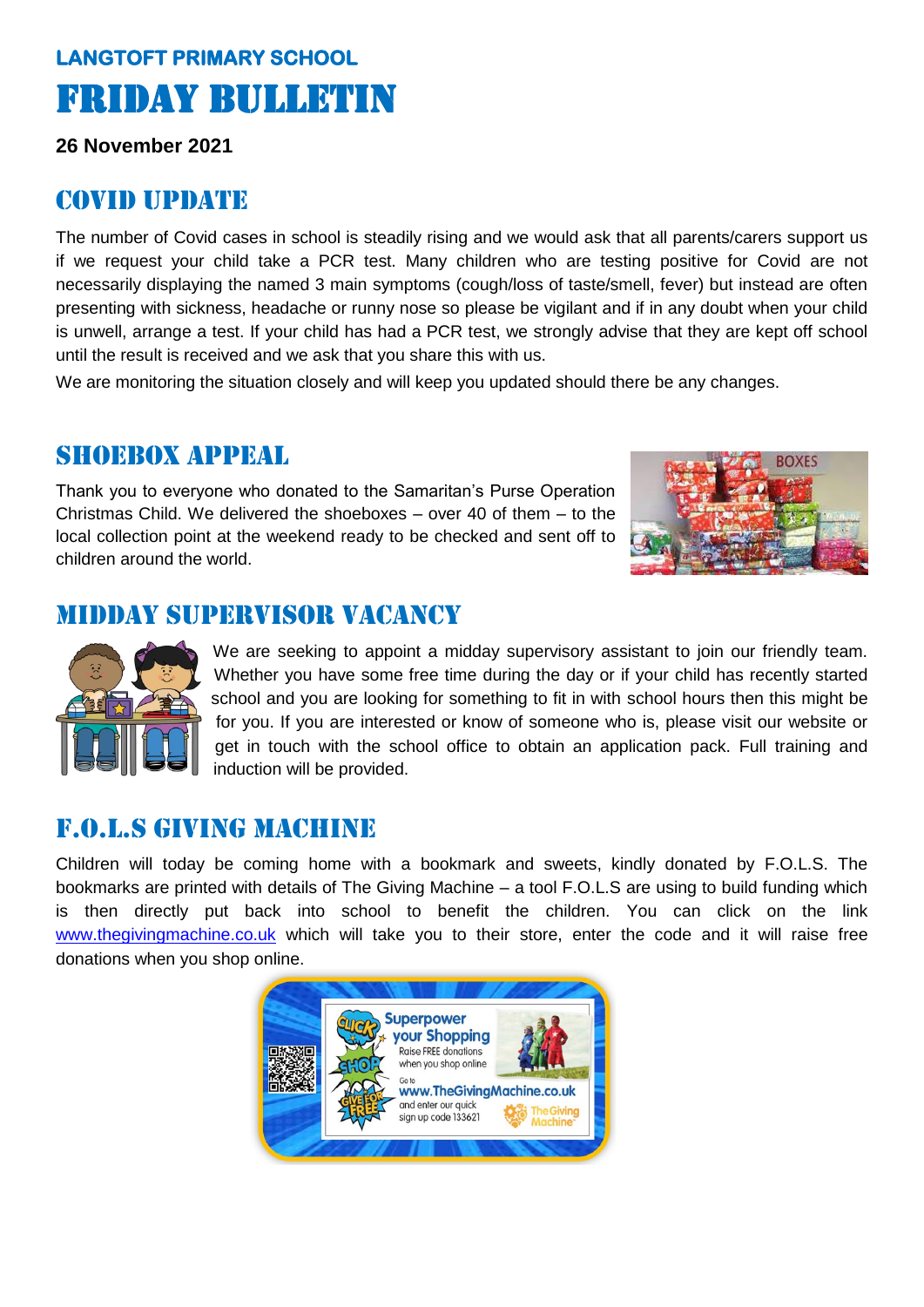# year 6 sats event

A reminder that we will be holding a Year 6 Learn with Your Child SATS event on Wednesday 1 December at 9:15am. We will ensure that the event enables social distancing and we request that parents wear a face covering while in school.

#### **GIVING TREE**

Staff at Peterborough and Stamford hospitals are launching a Virtual Giving Tree to help vulnerable families this Christmas in the local area. Members of the public can order gifts which will then be delivered directly to specific charities who allocate them to families. Should you wish to support this worthwhile cause further details and the link to their Amazon Wish List can be found below.

[https://www.nwangliaft.nhs.uk/about-us/trust-news/hospital-trust-launches-virtual-giving-tree-to-help](https://www.nwangliaft.nhs.uk/about-us/trust-news/hospital-trust-launches-virtual-giving-tree-to-help-families-this-christmas/)[families-this-christmas/](https://www.nwangliaft.nhs.uk/about-us/trust-news/hospital-trust-launches-virtual-giving-tree-to-help-families-this-christmas/)

# Class updates

**For week commencing 29 th November 2021 Please find information about what each class are learning next week.** 

#### Foundation stage

This week we are learning songs for our Christmas assembly! We will also be discussing seasons and weather. The children listened to a story about Seren last week and we sorted clothes into different seasons and sketched autumn trees. We will continue this work this week and paint our own hats, scarves and mittens. We will also be designing and making our own calendars ready for January. In phonics, most children can confidently read words with three sounds and we are learning to use our Fred fingers to spell them as well. We are working on reading and spelling words with ch, sh, th, ng, nk and qu. I will send home some video links via Tapestry which you should watch with your child and encourage them to join in. This will give your child extra practise as well as showing you what we do in school. In maths, the children will be thinking about time and the everyday vocabulary related to it e.g. day, night, morning, afternoon, before, after, today, tomorrow. They will also sequence part of their day by cutting out pictures and ordering them. This gives children who need support using scissors the opportunity to practise.

# YEAR 1

This week in Year 1 we are starting a new topic in Maths where we will be looking at place value within 20 and in English we are going to be learning about singular and plurals. On Friday we will be having a virtual visit from the author Nick Sharratt and in our topic we will be exploring more about Australia. We are also busy rehearsing for our Christmas play.

# YEAR 2

Christmas has begun in Year 2! The children thoroughly enjoyed their trip to Tallington Farm and chose a fantastic (and very tall) tree for us to put up and decorate.

We will be spending a lot of time this week practising our Christmas play, The Little Fir Tree. Well done to those children who have been learning their words. The singing is already sounding beautiful! The children have loved learning about the Great Fire of London so far and on Monday we are lucky enough to be enjoying a live stream from the Museum of London where we will find out even more information.

On Friday, we also have a virtual live stream from Nick Sharratt (the author of Shark in the Park and illustrator of many well-known books).